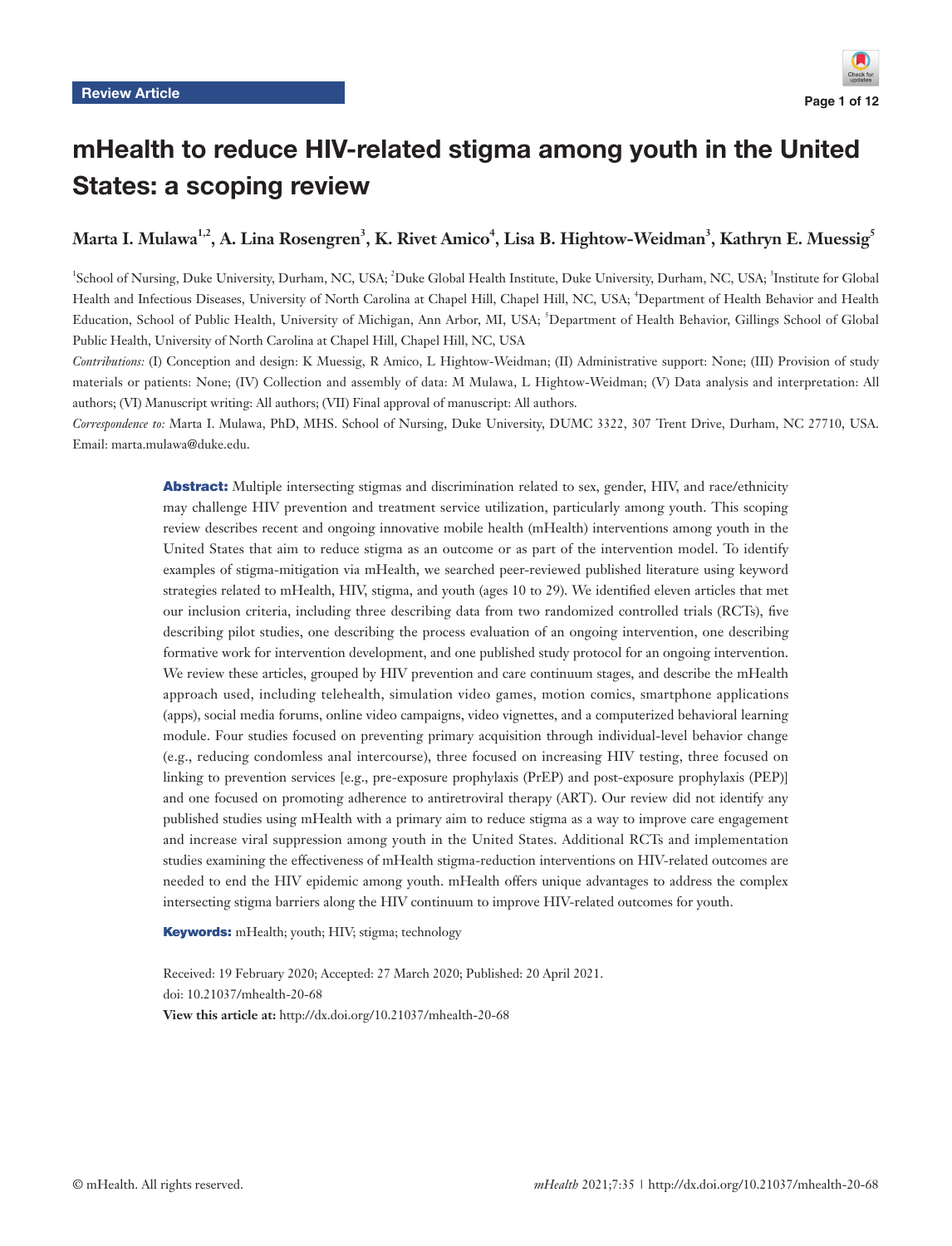## Introduction

In the United States (US), youth ages 13 to 24 years account for 22% of new HIV diagnoses (1), are the least likely group to be linked to care (2), and only 25% of youth with HIV attain an undetectable viral load (3). The reasons for poor health outcomes for youth with HIV (YHIV) and elevated HIV incidence among youth are multifactorial, but stigma plays a significant role (2,4-6). Stigma occurs at all points along the continuum of HIV prevention and care, acting as a barrier to HIV testing (4), uptake of pre-exposure prophylaxis (PrEP) (7,8), linkage and retention in care (9), and adherence to antiretroviral therapy (ART) (10-12). Stigma also impacts social determinants of prevention and treatment, including HIV status disclosure (13), sexual risk behavior (14,15), and mental health among YHIV (11,16-18).

Young men who have sex with men (MSM) and transgender women are at disproportionate risk for HIV and poor HIV-related health outcomes (19,20), particularly within racial and ethnic minority groups. Of the 8,164 new cases of HIV in the US among youth in 2017, 81% occurred in MSM (20). Further, MSM of color made up over onethird of the new HIV diagnoses in 2017, three-quarters of those were in young Black MSM aged 13–24 (19). Stigma affecting young MSM of color is intersectional, amplifying disparities from multiple sources of stigma, including racial, sexual, and gender minority status (21) in addition to HIV-related stigma (13,22,23). These intersecting stigmas contribute to poor outcomes at all points along the HIV prevention and care continuum among MSM of color compared to other groups in the US (2,13,19). Gender minority youth also have a disproportionate incidence of HIV. Transgender women are three times more likely to receive an HIV diagnosis than the national average; with an HIV prevalence of 44% among transgender women of color (24). Transgender women's vulnerability to HIV is compounded by consequences of stigma related to their gender identity and expression, including violence, discrimination, and transphobia (25).

Stigma intervention development has been challenging due to the multidimensional and multi-level nature of stigma (26) and ineffectual means to comprehensively intervene with participants in sustainable ways that go beyond simple education or information giving. Implementation of HIV-stigma interventions that require in-person attendance can be hampered by intervention access including distance-barriers, particularly in resourcepoor settings (27). Participants currently experiencing or anticipating high levels of stigma may also face additional obstacles, including reduced resources, social isolation, and maladaptive coping responses including avoidance and substance use that may serve as additional barriers to participation (10). Two recent reviews of global HIVrelated stigma reduction interventions concluded that very few studies have focused on young people and other groups with an elevated risk of HIV, including MSM and transgender individuals (28,29). The few interventions that have shown positive impact on reducing HIV/AIDS stigma among youth have primarily used education, including radio diaries, an "edutainment" soap opera series, and school-based approaches (dialogues, print materials, short movies) (29). The lack of widely accepted and validated stigma measures has also limited our ability to compare and contrast evaluated interventions (30,31).

The rise of mobile health (mHealth) has presented new possibilities for intervention content and delivery, providing large populations with increased access to evidence-based interventions at potentially lower cost (32). For youth, mHealth stigma interventions could provide further advantages in delivery of multi-media interventions shown to be effective in reducing stigma among youth (29,33), and there is high acceptability of mobile technologies among youth for delivery of health interventions (34). mHealth additionally offers advantages in addressing the complex structural and psychosocial barriers to HIV prevention and care, providing a platform for tailored stigma interventions that are culturally-appropriate and sensitive to individual needs (35,36). Indeed, it is possible for mHealth interventions to dynamically tailor intervention content based on evolving user needs and preferences (37). This ability to offer tailored intervention content is particularly important in the context of intersectional stigma. mHealth approaches can also overcome barriers to service utilization by reaching participants directly (6), increase access to affirming health information, foster social support and resilience (38), and provide structured, developmentallyappropriate tools for building healthy habits (e.g., providing daily reminders or goal-setting activities to support PrEP or ART adherence). Finally, it is relevant to note that many youth in the US experience social connectedness through mobile technologies (39), thus facilitating contact with peers who may be experiencing similar stigmas could provide new and meaningful social support.

mHealth has been leveraged for interventions to reduce HIV-related stigma, yet literature in this area is still scant (27) and the extent to which existing interventions have specifically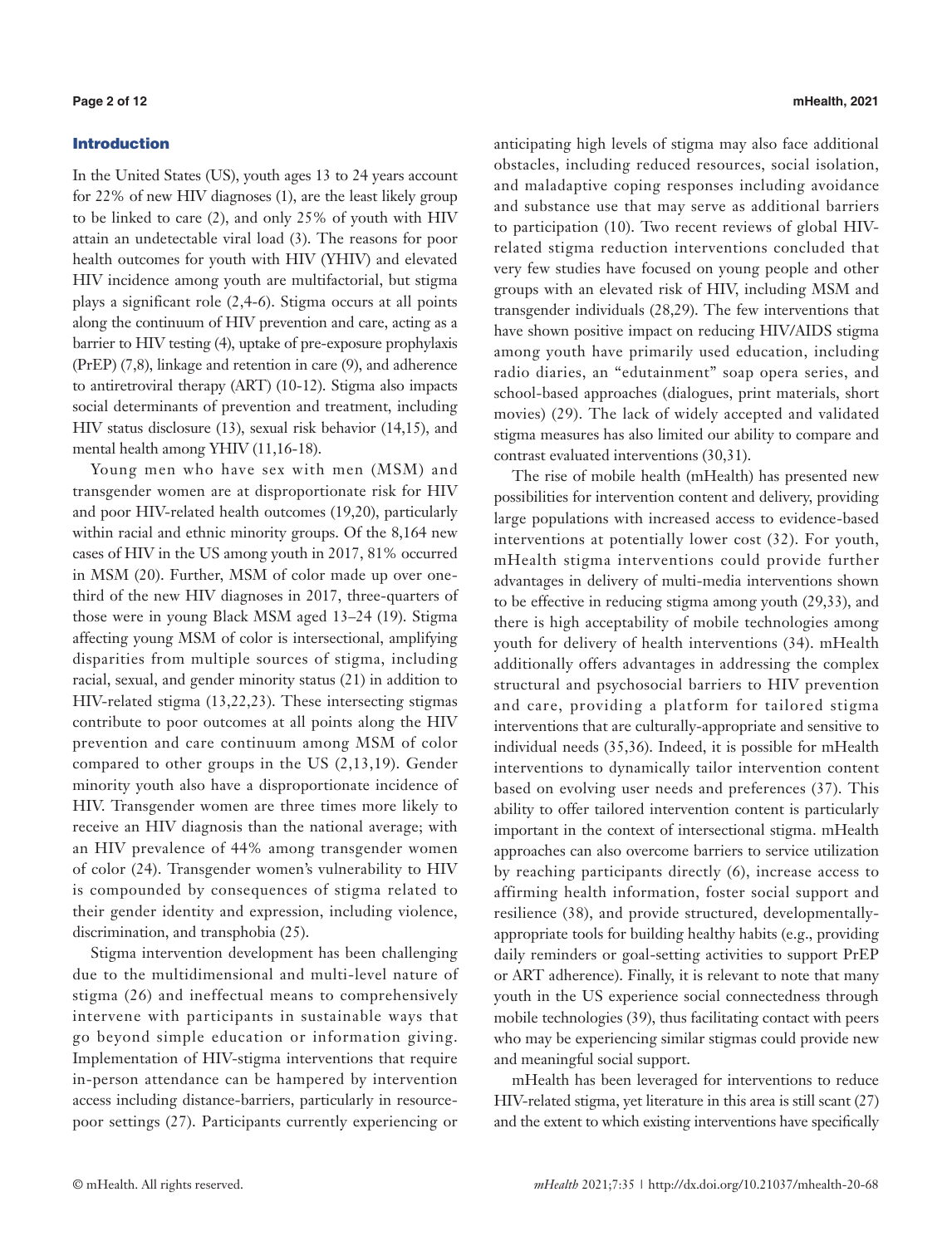### **mHealth, 2021 Page 3 of 12**

engaged youth in stigma reduction efforts is unknown. This paper provides the first review of mHealth interventions for youth in the US that aimed, as an outcome or as part of the framing or conceptual model for the intervention, to reduce stigma as a way to improve HIV-related outcomes. While stigma is a barrier to HIV prevention and care across most countries (12), we limited our review to US-based studies in order to make more focused recommendations for mHealth approaches. Specifically, the contextual drivers and manifestations of stigma vary across settings (40) and likely require appropriately tailored mHealth intervention approaches. Further, although uptake of mobile technology is nearly universal, the use of specific platforms and tools differs across countries (e.g., broad use of WeChat in China or WhatsApp in South Africa). In this way, we can better inform the US adolescent and young adult HIV prevention and care agenda.

### **Methods**

In February, 2020, we searched PubMed for English language publications using combinations of keywords and MeSH terms related to mHealth, HIV, stigma, and youth (see [Supplementary File](https://cdn.amegroups.cn/static/public/mHealth-2019-TIHPCC-09-supplementary.pdf) for full search strategy). Two coauthors (MM and LH) independently assessed each title and abstract to identify relevant records for inclusion. Studies were excluded if they were clearly not meeting the inclusion criteria or if they were conducted outside the US. Full texts were pulled for all abstracts noted as relevant by at least one reviewer. Final decisions on article inclusion were made after reviewing the full-text of each potentially eligible article.

Studies were included if they (I) reported on the development, pilot testing, process evaluation, or randomized controlled trial (RCT) of an HIV-related intervention, (II) used mobile technology as a component of the intervention, (III) included stigma (broadly defined as including social stigma, shame, discrimination, prejudice, homophobia, transphobia, racism, etc.) as an outcome or as part of the framing or conceptual model for the intervention, and (IV) included adolescent or young adult populations (age 10–29 years). Given the wide-ranging and multi-faceted nature of stigma (21,41), our review was intentionally broad in its operationalization of stigma and was not limited to a single form (e.g., internalized stigma) or level (e.g., structural stigma).

The following data were extracted from each article: study population (including inclusion criteria and age range and mean); sample size; setting; study design and methods; main focus of study; description of the intervention; theory or framework used; mHealth approach; types of stigma addressed; and key findings. A narrative summary was also prepared for each article describing key discussion points and the limitations noted by the authors.

# Results

Among the 310 articles extracted, eleven met the inclusion criteria. The flow diagram for the scoping review is presented in *Figure 1*. The characteristics of the included studies are summarized in [http://cdn.amegroups.cn/static/](http://cdn.amegroups.cn/static/application/6268d814493893bc2d077ecd1422572c/10.21037mhealth-20-68-1.) [application/6268d814493893bc2d077ecd1422572c/10.2](http://cdn.amegroups.cn/static/application/6268d814493893bc2d077ecd1422572c/10.21037mhealth-20-68-1.) [1037mhealth-20-68-1.pdf](http://cdn.amegroups.cn/static/application/6268d814493893bc2d077ecd1422572c/10.21037mhealth-20-68-1.). The 11 included manuscripts included three articles describing data from two RCTs, four describing pilot studies, one describing the process evaluation of an ongoing intervention, one describing formative work for intervention development, and one published study protocol for an ongoing intervention. We categorized each manuscript into the following HIV prevention and care continuum categories: (I) preventing primary acquisition through individual-level behavior change (e.g., reducing condomless anal intercourse), (II) increasing HIV testing, (III) linking to prevention services (e.g., PrEP) and (IV) promoting adherence to ART. Within this continuum of care framework, we begin by highlighting evidence from RCTs followed by data from pilot/feasibility studies, formative research, and study protocols.

# *Preventing primary acquisition through individual-level behavior change*

Four included articles (38,42-44) were focused on preventing primary acquisition of HIV through individuallevel behavior change, mostly by promoting safer sexual behaviors and reducing condomless anal intercourse.

Three of the articles presented data from two RCTs, both of which aimed to reduce condomless anal intercourse among MSM. The first RCT, conducted by Christensen *et al.*, evaluated the effectiveness of SOLVE (Socially Optimized Learning in Virtual Environments), a brief 30-minute simulation video game addressing sexual shame to reduce condomless anal intercourse with non-primary partners among HIV-negative MSM aged 18–24 years (43). The SOLVE intervention used virtual intelligent agents in a 3D animated serious game designed to simulate risky situations, allowing the participant to make decisions that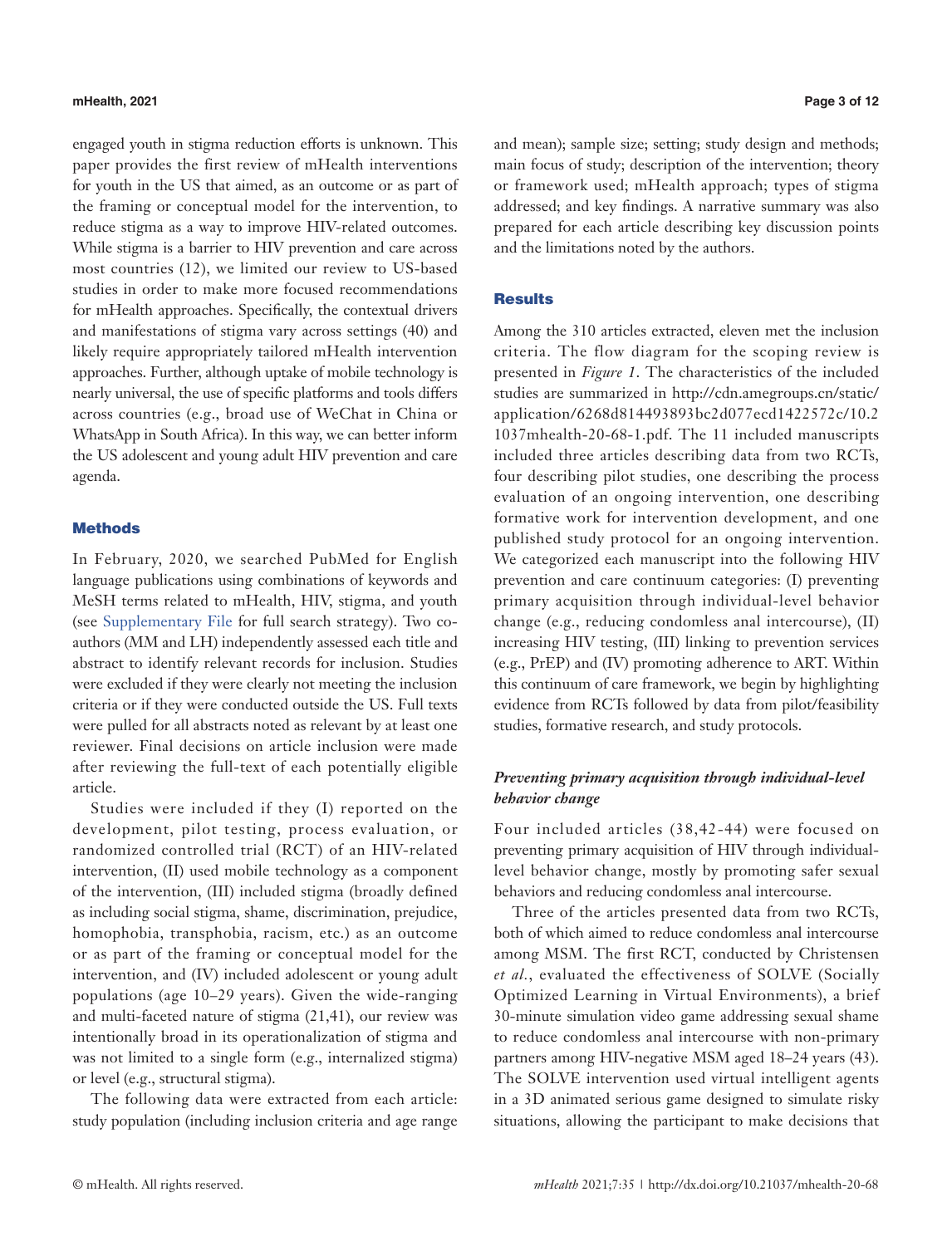

**Figure 1** Flow diagram of articles included in scoping review.

shaped the narrative of the game and provided feedback. Participants randomized to the SOLVE treatment condition reported greater reductions in sexual shame immediately after the intervention, which in turn predicted reductions in condomless anal intercourse at the 3-month followup. The direct effect of the intervention on condomless anal intercourse was not significant (as it had been in previous SOLVE studies), and the authors state that they are conducting mediation analyses to examine potential suppressors of the intervention's effect (43).

The second RCT, which evaluated the effectiveness of HealthMpowerment (HMP), was the parent trial for the studies presented by Barry *et al.* and Bauermeister *et al.* (38,42). HealthMpowerment (HMP) was a webbased intervention built using mobile responsive design that provided young MSM of color in the southeastern US, irrespective of HIV status, with a supportive online community. HMP was designed to build community and empower participants in order to reduce condomless anal intercourse (45). Bauermeister *et al.* coded all user-generated content created by participants within HMP (i.e., forum posts, anonymous questions to a doctor, and multimedia content shared with others) and used hierarchical linear modeling to examine the relationship between stigma-

related user-generated content and longitudinal changes in stigma scores (42). The study found that user-generated posts regarding stigma were associated with participants' changes in sexuality- and HIV-related stigma over time. Barry *et al.* analyzed content posted in the forum as well as multimedia posts shared by HMP participants to understand how resilience processes occurred in response to stigma and discrimination (38). This study documented how peer-to-peer social support and empowering other youth through role modeling, and encouragement served to amplify resilience and buffer the impact of stigmatizing contexts on young MSM of color enrolled in the study.

Willis *et al.* conducted a one-arm pilot study evaluating a 38-minute, 3-episode motion comic series aimed at improving HIV/sexually transmitted infection (STI) knowledge attitudes, beliefs, and behavioral intentions related to sexual behavior among young people ages 15–24 (44). The storylines in the motion comics were created based on feedback from young people, and included topics related to HIV/STI stigma. Mixed-methods data (including HIV stigma scores and behavioral intentions to engage in safe sax) were collected through 15 focus group discussions in a pre-test, immediate posttest design. Participants in the pilot reported significantly lower HIV stigma and significantly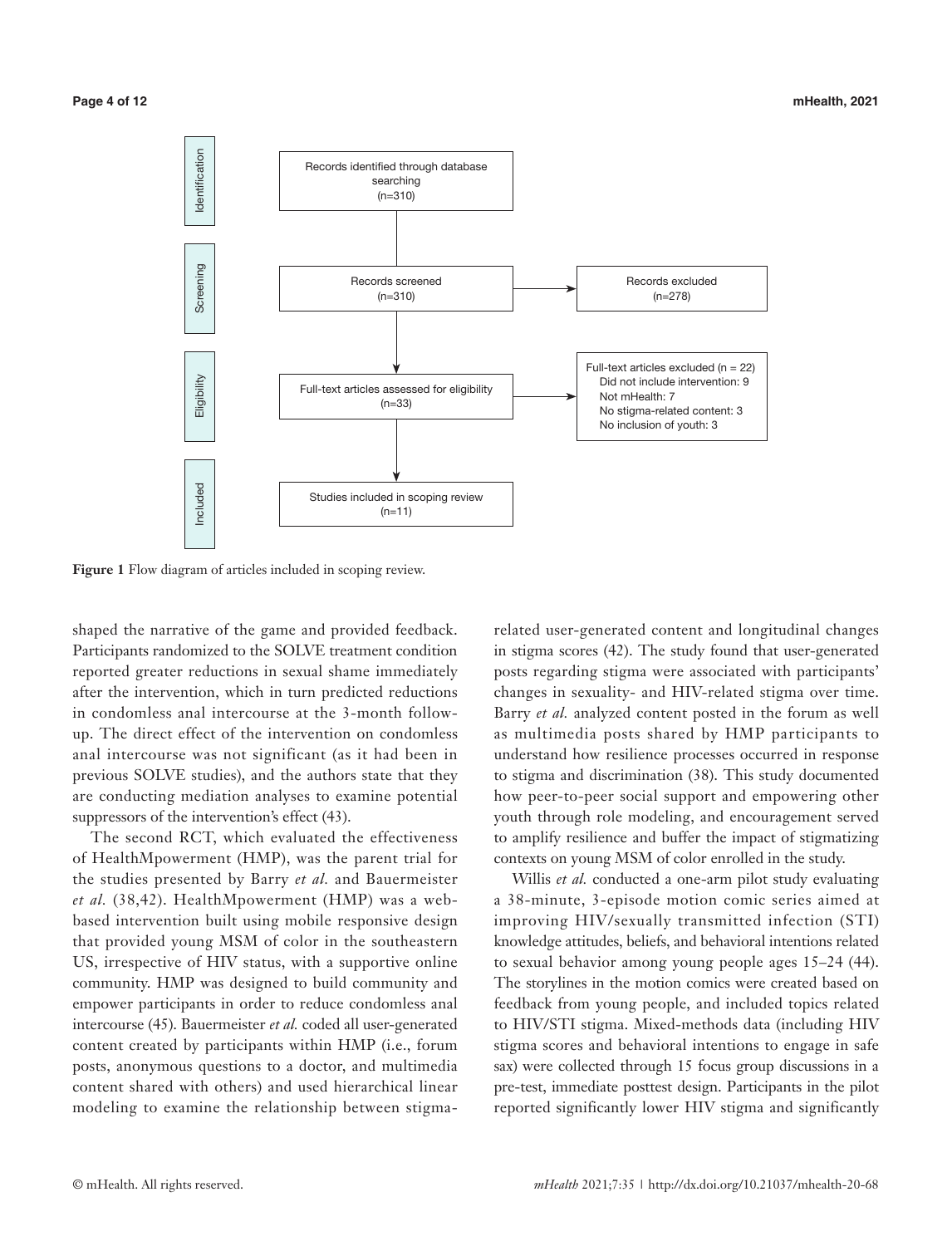### **mHealth, 2021 Page 5 of 12**

higher behavioral intentions to engage in safe sex after viewing the motion comics. While the motion comics were not implemented using mobile technology for this pilot, the authors describe future plans to distribute the motion comics through multiple venues, including mobile phones, applications (apps), websites, and social media (44).

# *Increasing HIV testing*

Three articles focused on increasing HIV testing, including one presenting the results of a pilot test (46) and two papers describing the protocol (47) and results (48) of a pilot RCT. The first article, by O'Donnell *et al.*, reported on a community-based participatory research approach to the development and one-group pilot testing of Keep it Up (KIU), a 90-minute intervention designed to overcome the stigma associated with HIV and HIV testing by incorporated testing and prevention counseling into a broader health promotion campaign for young Black men (46). In addition to a social marketing campaign, KIU included a 45-minute computerized behavioral learning module which included videos and interactive skill-building games. The computerized module (delivered on laptop computers in private spaces) was designed with input from a community advisory board, expert advisors, and focus group participants, and was found to be acceptable, with 95% of participants positively endorsing the module as interesting and entertaining (46).

The protocol paper, by Stephenson *et al.*, is for a pilot RCT of Project Moxie, a telehealth intervention designed to promote HIV testing among transgender and gender nonconforming youth ages 15–24 years (47). Project Moxie pairs HIV self-testing with remote video-based counseling (via a HIPPA-compliant video-chat session) and support from a trained, gender-affirming counselor. Given the many structural barriers youth may face to HIV testing, Project Moxie uses elements of motivational interviewing to explore barriers to HIV testing and provide solutions, explicitly including advice the counselor may give for participants reporting fears of stigma or discrimination as a barrier (47). Project Moxie was piloted with a diverse sample of 202 youth and the results revealed that youth who opted to participate in the video-chat counseling reported high levels of satisfaction with the intervention. Unfortunately, only 48% of the participants in the intervention arm opted to use this counseling session (48), with anecdotal data suggesting participants were worried about having to be seen physically by somebody they did not know. The authors discuss the importance of providing options to youth and acknowledging that youth may have differing needs and levels of comfort in engaging in various intervention components.

### *Promoting biomedical prevention (e.g., PrEP and PEP)*

We identified three articles that were focused on promoting biomedical prevention services, including PrEP (49-51) and post-exposure prophylaxis (PEP) (52). The first was a onearm pilot, by Refugio *et al.* that explored the feasibility and acceptability of PrEPTECH, a telehealth-based initiation program for PrEP targeting young MSM of color (ages 18– 25 years) in the San Francisco Bay Area (49). The PrEPTECH intervention was developed using a youth-centered approach and the project website included customizable PrEP reminders that could be delivered through text or email. The authors noted that PrEPTECH addressed stigma by having counselors that were knowledgeable about PrEP and specific health issues affecting young MSM. At baseline, more than half of the participants reported feeling uncomfortable going to a doctor's office or clinic for PrEP. While more than half of the participants (52.4%) reported hearing about others being stigmatized for taking PrEP at the 90-day follow-up (likely related to assumptions of increased risk-taking behavior while on PrEP), less than 15% of PrEPTECH participants reported personally experiencing PrEP stigma (49).

The next study, by Thomann *et al.*, described an evaluation of an ongoing, online video campaign designed to increase knowledge of PrEP as well as to address barriers related to PrEP adherence, including sex shaming (50). The study presents results from two focus groups with MSM and transgender women at risk for HIV (ages 21–50) in New York to assess their responses to this campaign. The campaign was advertised on social media and was viewed/ shared over 150,000 times between November, 2015 and January, 2016. Stigma emerged as an important theme in both of the focus groups, with participants describing how PrEP-related stigma could impact decision-making related to PrEP initiation (50).

Finally, there was an article by Schnall *et al.* on the development of MyPEEPS Mobile, a mobile responsedriven web-based platform targeting young MSM, ages 14–18 years (51). The MyPEEPS Mobile intervention includes intervention content on stigma, including how to handle "outness" and coming out. Additionally, it was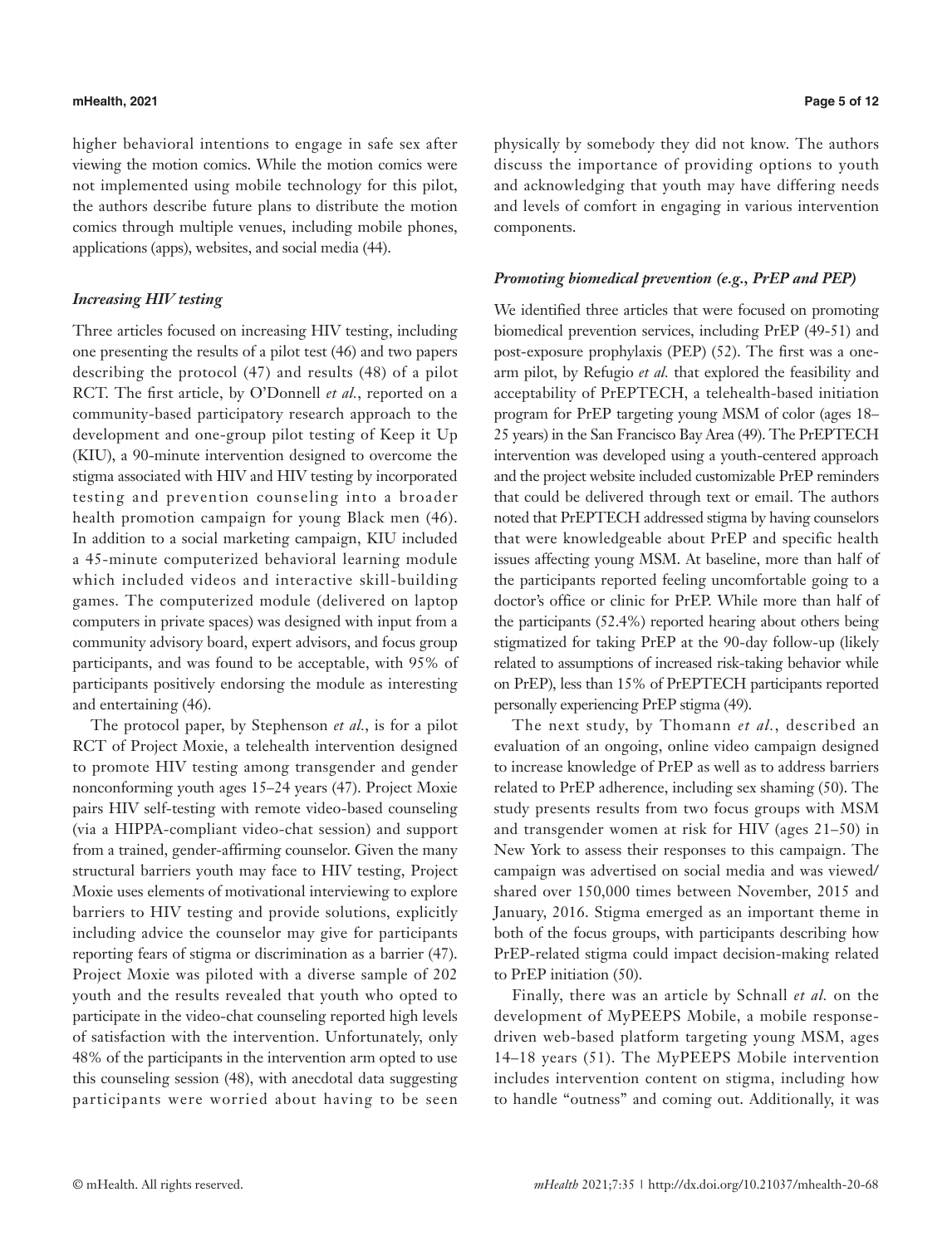noted that the panel recommended that the intervention include content on activating self-reflection about how stigma might influence personal decision-making. While the original MYPEEPS intervention focused on reducing sexual behavior while under the influence of substances, the advisory group providing guidance for the adaptation to younger MSM recommended including additional information on biomedical interventions (including PrEP, PEP, and home-based testing). Given the young age of participants, it was recommended that the MyPEEPS Mobile intervention provide basic information for these biomedical approaches along with information on how to access the services in the city (51).

### *Promoting adherence to ART*

Only one article, by Mimiaga *et al.*, focused on promoting adherence to ART. This article described the results of a pilot RCT comparing Positive STEPS (Positive Strategies to Enhance Problem-solving Skills), an intervention comprised of daily text message reminders and video vignettes, to a standard of care condition (53). Stigma was described in the introduction as conceptually important but was not measured in the context of the intervention. The pilot study demonstrated promising results for ART adherence, with participants randomized to Positive STEPS reporting a significantly greater increase in ART than participants randomized to the standard of care (53).

# **Discussion**

Our review of the literature identified several types of mHealth interventions that engage youth to reduce stigma as a way to improve HIV-related outcomes. These interventions included telehealth (47,49), simulation video games (43), motion comics (44), smartphone appdelivered risk reduction (51), social media forums (38,42), online video campaigns (50), video vignettes (53), and a computerized behavioral learning module (46). Some of these interventions were completely deliverable over the internet [e.g., SOLVE (43), PrEPTECH (49), HMP (38,42), Project Moxie (47,48), and MyPEEPS Mobile (51)], reflecting the ability of mHealth to overcome barriers to service utilization by reaching participants directly. Other interventions were implemented as a complement to face-to-face interventions. The video vignettes and text message reminders used in the Positive STEPS intervention to promote ART adherence, for example, were used to supplement five in-person intervention sessions with a master's level counselor (53). Similarly, the KIU intervention included the computerized behavioral learning module within a broader multi-component, in-person intervention that included biological screenings (46).

We found only two RCTs of mHealth interventions for youth in the US that aimed to reduce stigma as a way to improve HIV-related outcomes (42,43). It is notable that both of these RCTs (SOLVE and HealthMpowerment) aimed to prevent primary HIV acquisition by reducing condomless anal intercourse. This suggests there is room for innovation applying mHealth tools across the HIV prevention and care continuum and still significant work to be done to move from pilot studies to effectiveness trials and wide-scale implementation and dissemination. Our findings echo calls from previous reviews for planning of future scale-up and sustainability during initial preparation and technology development of pilot studies (54).

Two of the included studies analyzing data from the RCT evaluating the HealthMpowerment intervention (38,42) illustrated the opportunities mHealth interventions provide to measure and evaluate stigma and behavior change by analyzing detailed user engagement paradata, such as level of engagement in stigma-related conversations and associated health outcomes (55). As exemplified in these studies, an important additional advantage of mHealth for stigma interventions is the potential for textual analysis of user-generated content and correlation with behavior change over time (42).

Our review also documented a lack of studies addressing outcomes further along the HIV care cascade. In fact, our review only identified one study promoting adherence to ART and we did not identify any published studies using mHealth to reduce stigma as a way to improve care engagement or increase viral suppression among youth. With recent clinical trials proving the concept of undetectable = untransmittable ( $U = U$ ) (56), mHealth interventions have an opportunity to promote messages of  $U = U$  to help combat stigma in interventions targeting outcomes along the care continuum. As mHealth interventions move further along this care continuum, a potential challenge will be the reliance on existing, locallyavailable health care resources for linkage to care and follow-up as these locally-available resources may not be youth-friendly, accepting, or gender-affirming (47).

The literature we reviewed ranged in the types of stigma(s) addressed in the interventions. A few interventions, like HealthMpowerment (38,42,45) and Project Moxie (47,48),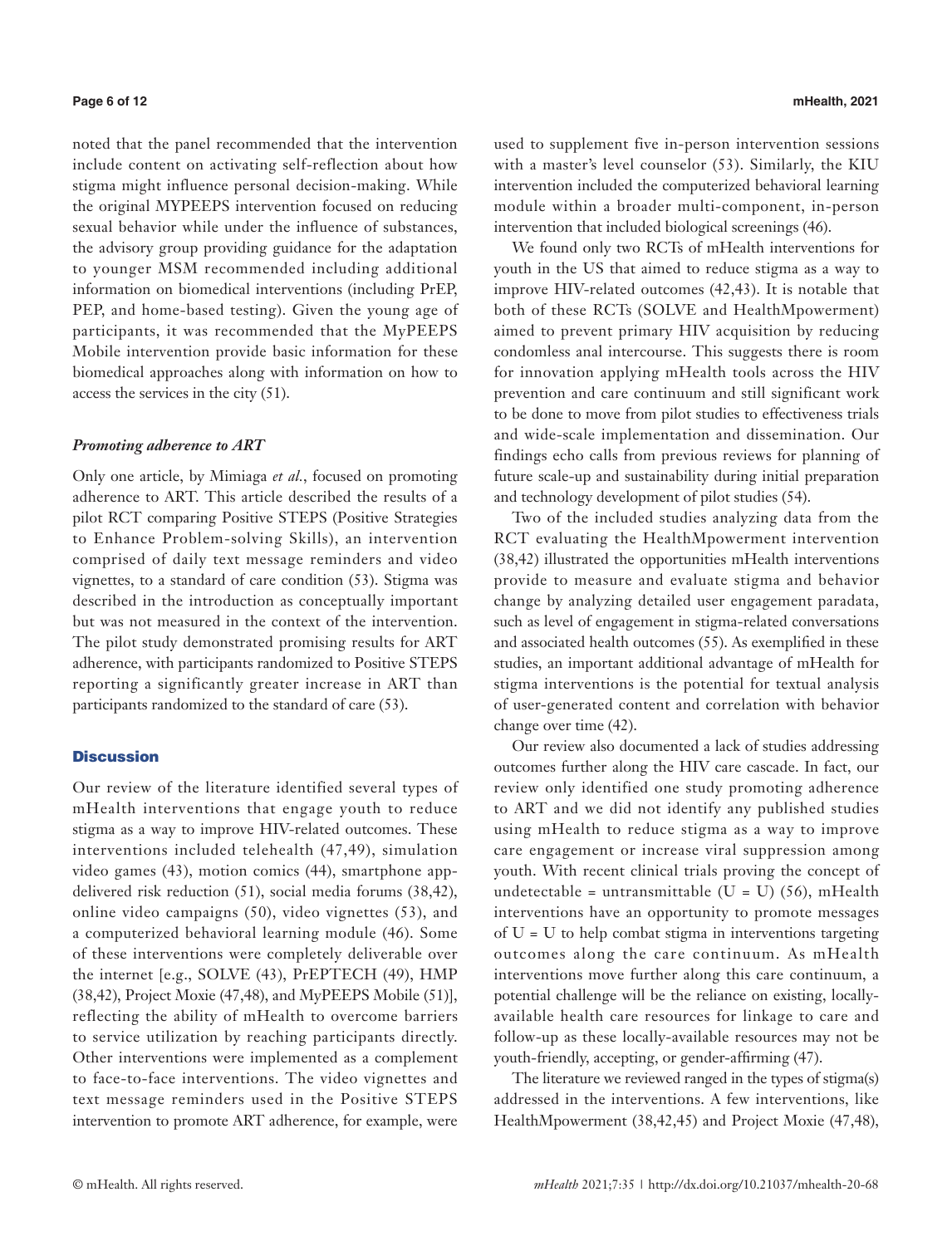focused on addressing multiple forms of stigma including sexual minority-, race/ethnicity-, and HIV-related stigma. Notably, several papers acknowledged the need to address multiple, intersecting forms of stigma in their interventions. For example, the authors of the SOLVE intervention, which successfully reduced sexual stigma among MSM enrolled in their online RCT, acknowledged financial constraints that limited their ability to develop storylines to address other intersecting stigmas that their participants may have been facing (43). Related to this point, participants in focus group discussions assessing an online video campaign designed to increase knowledge of PrEP (50), discussed the need to have materials that reflect the composition of the target audience, with Black participants noting the need to have representation of Black MSM in future programs.

Of note, some of the interventions in this review focused on addressing stigma associated with HIV testing or PrEP use without explicitly targeting additional stigmas often experienced by the populations reached. For example, the KIU intervention aimed to reduce the stigma associated with HIV testing by incorporating HIV prevention and sexual heath into a broader health promotion campaign for young Black men (46). While KIU was intended primarily for non-gay-identified men, the computerized learning module included a scene showing two men in a sexual encounter. O'Donnell *et al.* discussed underestimating the extent their participants would react negatively to this scene. The authors noted that the KIU intervention was likely limited as a stigma reduction intervention though it could be completed by other community-wide efforts to address stigmatizing attitudes towards MSM. Similarly, the PrEPTECH intervention sought to reduce stigma associated with PrEP use/initiation by increasing PrEP access through the telehealth intervention, though the intervention did not explicitly appear to target other forms of stigma that may have inhibited PrEP initiation among the young MSM of color in the study (49).

Our scoping review informs several recommendations for future research. First, given the role of stigma across the HIV prevention and care continuum and the negative impact on well-being among youth, we recommend concerted efforts to develop theoretically-grounded interventions that prioritize and measure changes in stigma as an important outcome. It is critical that these interventions be based on theoretical frameworks that explicitly incorporate stigma. Future interventions are encouraged to utilize frameworks that differentiate between mechanisms through which differing forms of stigma

operate (57). We also echo calls for robust trials with longitudinal designs and mediation analyses to provide evidence of causal effects (10). This will allow us to better understand the mechanisms of stigma reduction in the improvement of clinical HIV outcomes among youth.

Next, we need stigma-reduction interventions that target HIV-related stigma impacting youth at the institutional, community, and structural levels of influence. Stigma operates on multiple social ecological levels and negatively impacts health outcomes among youth (58), yet stigma interventions primarily target the individual and interpersonal levels (26,59). There is a notable lack of interventions addressing stigma perpetuated at community, organizational, and structural levels by health care providers, health care systems, schools, and governments (60). This gap was supported by the lack of studies identified through this review. Limitations in resources and ability to design interventions at these broader levels will continue to hamper efforts to address stigma beyond the interpersonal level, but efforts must be made to incorporate stigma at higher levels of the social ecological model into the conceptual framework and study design of future stigma interventions. More attention must also be paid to the development and evaluation of multi-level interventions that simultaneously target these intersecting and multiple level stigmas in research design and intervention development.

Finally, mHealth-delivered stigma interventions are encouraged to apply a resilience-based conceptual framework to further aid in the destigmatization of multiple minority youth at risk for HIV or poor HIV-related health outcomes. HIV risk and poor health outcomes for YHIV are most often conceptualized as individual-level behaviors and sociodemographic characteristics (5,61-63). This approach reinforces negative stereotypes about populations vulnerable to HIV (64,65) and furthers stigmatization. A resilience-based framework for stigma interventions focuses instead on marginalized individuals' abilities to overcome barriers to prevention and care (38,66). mHealth interventions targeting youth through social networks have an opportunity to amplify resilience processes among peer networks of youth to promote self-acceptance and provide support for youth experiencing or anticipating stigma, promoting wider resilience against adversity and stigma than interventions acting on the individual level alone (38).

This review has several limitations. Our search strategy identified studies using keywords and MeSH terms related to stigma, and may have missed interventions that conceptualized stigma as part of the theoretical model, but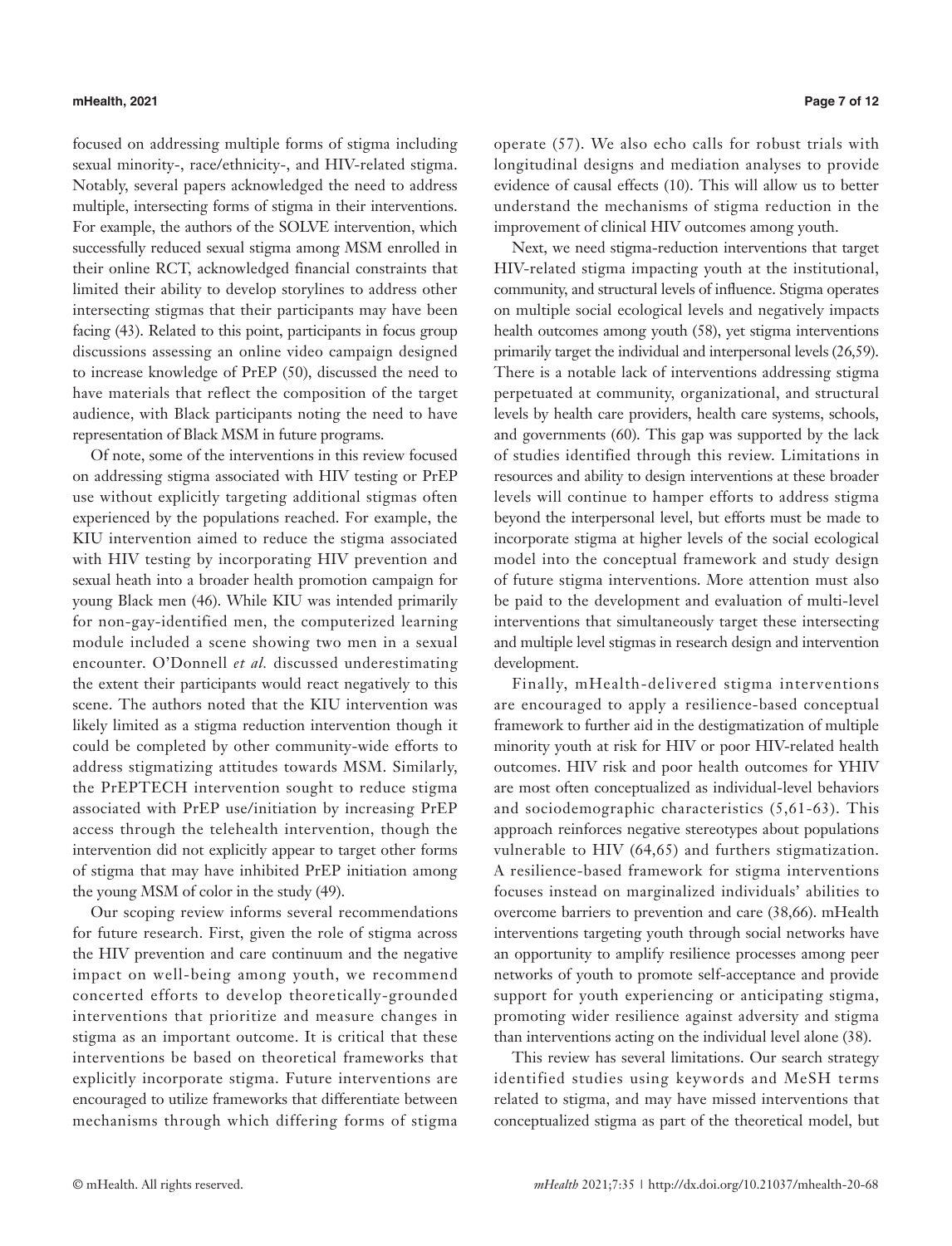not as a main outcome. The authors are aware of at least three such interventions (52,67,68). We also restricted our review to studies conducted in the US. While stigma is a global phenomenon, it is culturally-varied and based on different attributes in differing settings. Further studies should explore variations across cultures in the impact of mHealth stigma-reduction interventions targeting youth along the HIV continuum. Finally, our review was limited to published literature and mHealth is a rapidly evolving field with many studies underway and in development. The authors are aware of several interventions in development, such as the extension of the HealthMpowerment RCT (69), which focuses explicitly on stigma reduction using a tailored mobile app for youth with and without HIV. Further, a number of currently underway mHealth RCTs supported by the National Institutes of Health funded US. Adolescent Medicine Trials Network for HIV/AIDS Interventions (ATN) will address stigma through a variety of approaches including mail-based HIV/STI testing, remote PrEP access, remote couples-based voluntary counseling and testing, and social connectedness apps for YHIV and transgender and gender non-conforming youth at-risk for HIV (70,71).

In conclusion, the broad and rapidly evolving field of mHealth presents new opportunities to deliver content for stigma interventions for youth and provides space for youth to contribute to anti-stigma efforts. As a vehicle for intervention implementation and evaluation, mHealth offers unique advantages to address the complex intersecting stigma barriers along the HIV continuum by dynamic tailoring based on evolving individual needs. Effectively addressing stigma as a barrier to improved HIV-related outcomes is at the core of the Department of Health and Human Services' Ending the HIV Epidemic: A Plan for America initiative (72,73). mHealth is uniquely poised to address stigma and its role in perpetuating disparities in the HIV epidemic among US youth.

### Acknowledgments

*Funding:* Research reported in this publication was supported by the National Institute of Minority Health and Health Disparities under Award Number R01MD013623 and the Eunice Kennedy Shriver National Institute of Child Health and Human Development (NICHD) under Award Number U19HD089881. MIM was also supported by the National Institute of Mental Health of the National Institutes of Health under Award Number K01MH118072.

# Footnote

*Provenance and Peer Review:* This article was commissioned by the Guest Editor (Lisa Hightow-Weidman) for the series "Technology-based Interventions in HIV Prevention and Care Continuum among American Youth" published in *mHealth*. The article has undergone external peer review.

*Conflicts of Interest:* All authors have completed the ICMJE uniform disclosure form. (available at [http://dx.doi.](http://dx.doi.org/10.21037/mhealth-20-68) [org/10.21037/mhealth-20-68\)](http://dx.doi.org/10.21037/mhealth-20-68). MIM reports grants from the Duke University School of Nursing during the conduct of the study. LBHW reports grants from University of North Carolina at Chapel Hill during the conduct of the study. KEM reports grants from University of North Carolina at Chapel Hill during the conduct of the study. The authors have no conflicts of interest to declare.

*Ethical Statement:* The authors are accountable for all aspects of the work in ensuring that questions related to the accuracy or integrity of any part of the work are appropriately investigated and resolved.

*Disclosure:* The content is solely the responsibility of the authors and does not necessarily represent the official views of the National Institutes of Health.

*Open Access Statement:* This is an Open Access article distributed in accordance with the Creative Commons Attribution-NonCommercial-NoDerivs 4.0 International License (CC BY-NC-ND 4.0), which permits the noncommercial replication and distribution of the article with the strict proviso that no changes or edits are made and the original work is properly cited (including links to both the formal publication through the relevant DOI and the license). See: https://creativecommons.org/licenses/by-nc-nd/4.0/.

# **References**

- 1. Centers for Disease Control and Prevention. HIV Surveillance Report, 2018 (Preliminary) Atlanta, GA: Centers for Disease Control and Prevention. Available online: http://www.cdc.gov/hiv/library/reports/hivsurveillance.html
- 2. Centers for Disease Control and Prevention. HIV Among Youth Atlanta, GA: Centers for Disease Control and Prevention. Available online: https://www.cdc.gov/hiv/ group/age/youth/index.html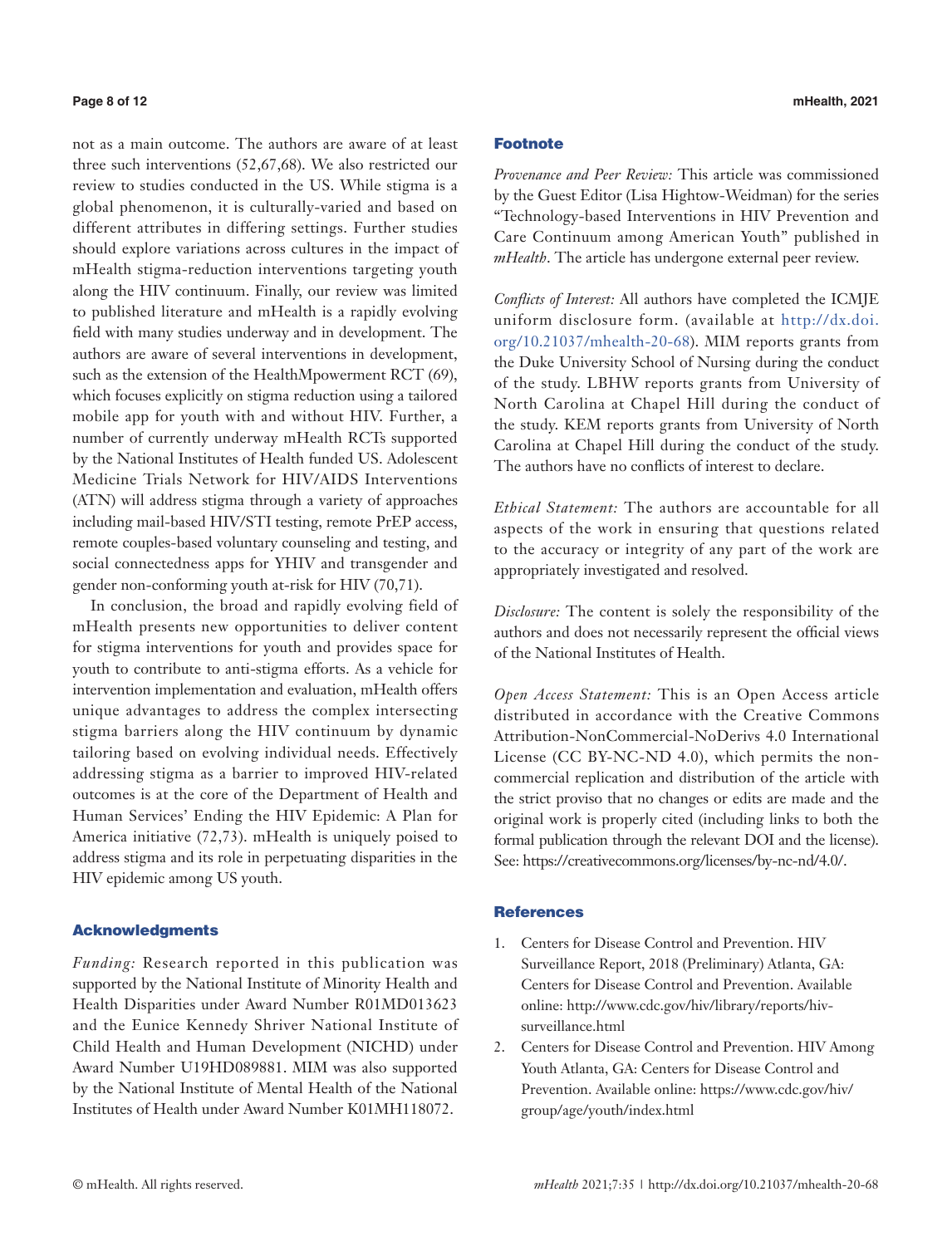# **mHealth, 2021 Page 9 of 12**

- 3. Centers for Disease Control and Prevention. Selected National HIV Prevention and Care Outcomes Atlanta, GA: Centers for Disease Control and Prevention. Available online: https://www.cdc.gov/hiv/pdf/library/slidesets/cdchiv-prevention-and-care-outcomes.pdf
- 4. Gamarel KE, Nelson KM, Stephenson R, et al. Anticipated HIV Stigma and Delays in Regular HIV Testing Behaviors Among Sexually-Active Young Gay, Bisexual, and Other Men Who Have Sex with Men and Transgender Women. AIDS Behav 2018;22:522-30.
- 5. Mustanski B, Morgan E, D'Aquila R, et al. Individual and Network Factors Associated With Racial Disparities in HIV Among Young Men Who Have Sex With Men: Results From the RADAR Cohort Study. J Acquir Immune Defic Syndr 2019;80:24-30.
- 6. Rosengren AL, Menza TW, LeGrand S, et al. Stigma and Mobile App Use Among Young Black Men Who Have Sex With Men. AIDS Educ Prev 2019;31:523-37.
- 7. Jaiswal J, Griffin M, Singer SN, et al. Structural Barriers to Pre-exposure Prophylaxis Use Among Young Sexual Minority Men: The P18 Cohort Study. Curr HIV Res 2018;16:237-49.
- 8. Peng P, Su S, Fairley CK, et al. A Global Estimate of the Acceptability of Pre-exposure Prophylaxis for HIV Among Men Who have Sex with Men: A Systematic Review and Meta-analysis. AIDS Behav 2018;22:1063-74.
- 9. Valverde E, Rodriguez A, White B, et al. Understanding the Association of Internalized HIV Stigma with Retention in HIV Care. J HIV AIDS 2018. doi: 10.16966/2380- 5536.159.
- 10. Turan B, Hatcher AM, Weiser SD, et al. Framing Mechanisms Linking HIV-Related Stigma, Adherence to Treatment, and Health Outcomes. Am J Public Health 2017;107:863-9.
- 11. Rueda S, Mitra S, Chen S, et al. Examining the associations between HIV-related stigma and health outcomes in people living with HIV/AIDS: a series of meta-analyses. BMJ Open 2016;6:e011453.
- 12. Katz IT, Ryu AE, Onuegbu AG, et al. Impact of HIVrelated stigma on treatment adherence: systematic review and meta-synthesis. J Int AIDS Soc 2013;16:18640.
- 13. Arnold EA, Rebchook GM, Kegeles SM. 'Triply cursed': racism, homophobia and HIV-related stigma are barriers to regular HIV testing, treatment adherence and disclosure among young Black gay men. Cult Health Sex 2014;16:710-22.
- 14. Miller RL, Lee KS, Chiaramonte D, et al. Youth health outcomes from the Connect-to-Protect Coalitions to

prevent adolescent HIV infections. Vulnerable Child Youth Stud 2018;13:142-57.

- 15. Miller RL, Strzyzykowski T, Lee KS, et al. Structural Effects on HIV Risk Among Youth: A Multi-level Analysis. AIDS Behav 2018;22:3451-67.
- 16. Marti-Pastor M, Ferrer M, Alonso J, et al. Association of Enacted Stigma with Depressive Symptoms Among Gay and Bisexual Men Who Have Sex with Men: Baltimore, 2011 and 2014. LGBT Health 2020;7:47-59.
- 17. Turan B, Budhwani H, Fazeli PL, et al. How Does Stigma Affect People Living with HIV? The Mediating Roles of Internalized and Anticipated HIV Stigma in the Effects of Perceived Community Stigma on Health and Psychosocial Outcomes. AIDS Behav 2017;21:283-91.
- 18. Casale M, Boyes M, Pantelic M, et al. Suicidal thoughts and behaviour among South African adolescents living with HIV: Can social support buffer the impact of stigma? J Affect Disord 2019;245:82-90.
- 19. Centers for Disease Control and Prevention. HIV and African American Gay and Bisexual Men: Atlanta, GA. Available online: https://www.cdc.gov/hiv/group/msm/ bmsm.html
- 20. Centers for Disease Control and Prevention. Diagnoses of HIV Infection in the United States and Dependent Areas, 2017 Atlanta, GA: Centers for Disease Control and Prevention. Available online: https://www.cdc.gov/hiv/pdf/ library/reports/surveillance/cdc-hiv-surveillance-report-2017-vol-29.pdf
- 21. Earnshaw VA, Bogart LM, Dovidio JF, et al. Stigma and racial/ethnic HIV disparities: moving toward resilience. Am Psychol 2013;68:225-36.
- 22. Arscott J, Humphreys J, Merwin E, et al. "That Guy is Gay and Black. That's a Red Flag." How HIV Stigma and Racism Affect Perception of Risk Among Young Black Men Who Have Sex with Men. AIDS Behav 2020;24:173-84.
- 23. Lichtenstein B, Kay ES, Klinger I, et al. Ricky and Lucy: gender stereotyping among young Black men who have sex with men in the US Deep South and the implications for HIV risk in a severely affected population. Cult Health Sex 2018;20:351-65.
- 24. Becasen JS, Denard CL, Mullins MM, et al. Estimating the Prevalence of HIV and Sexual Behaviors Among the US Transgender Population: A Systematic Review and Meta-Analysis, 2006-2017. Am J Public Health 2019;109:e1-e8.
- 25. Magno L, Silva L, Veras MA, et al. Stigma and discrimination related to gender identity and vulnerability to HIV/AIDS among transgender women: a systematic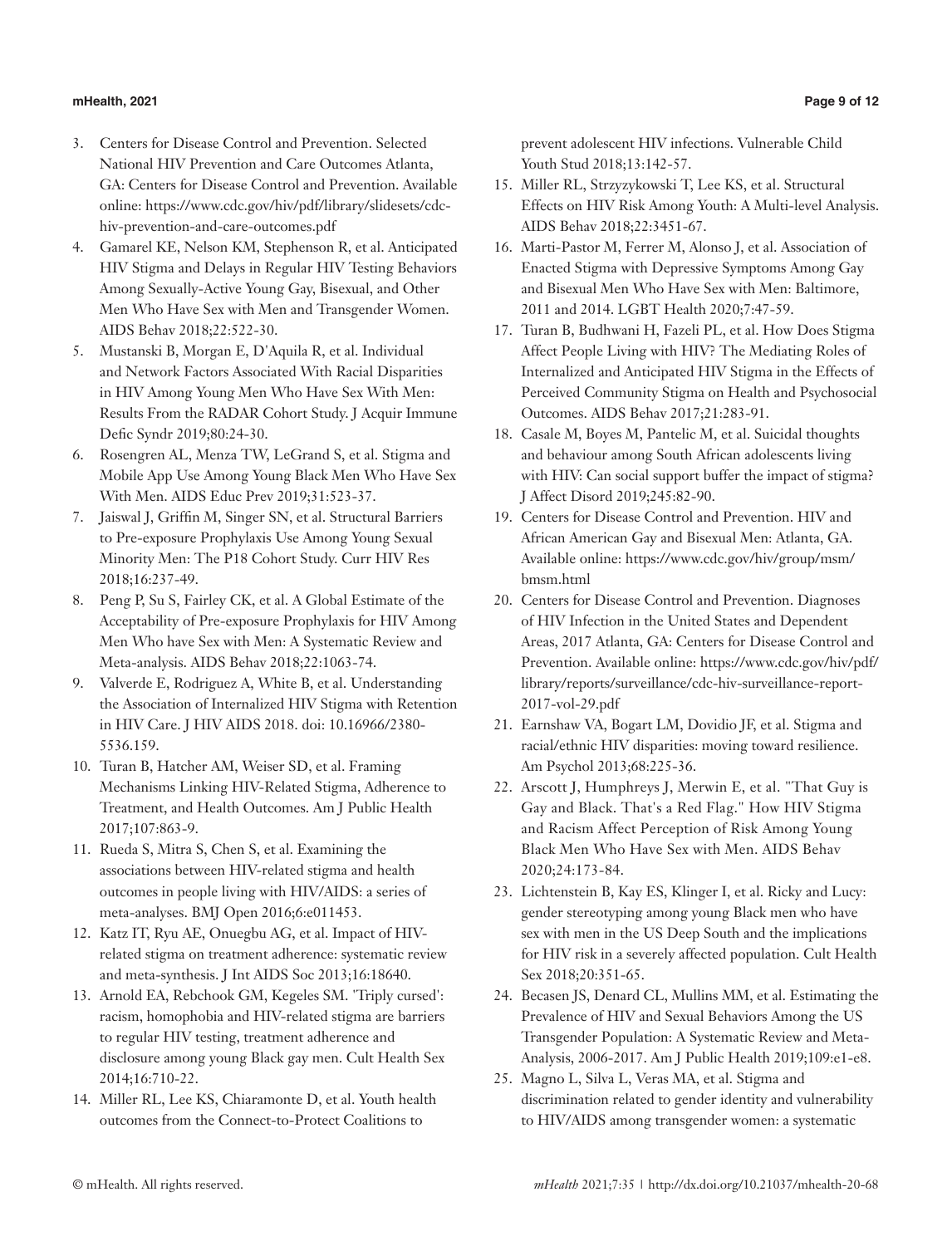review. Cad Saude Publica 2019;35:e00112718.

- 26. Rao D, Elshafei A, Nguyen M, et al. A systematic review of multi-level stigma interventions: state of the science and future directions. BMC Med 2019;17:41.
- 27. Rao D, Frey S, Ramaiya M. eHealth for Stigma Reduction Efforts Designed to Improve Engagement in Care for People Living with HIV. Curr HIV/AIDS Rep 2018;15:397-402.
- 28. Andersson GZ, Reinius M, Eriksson LE, et al. Stigma reduction interventions in people living with HIV to improve health-related quality of life. Lancet HIV 2020;7:e129-40.
- 29. Hartog K, Hubbard CD, Krouwer AF, et al. Stigma reduction interventions for children and adolescents in low- and middle-income countries: Systematic review of intervention strategies. Soc Sci Med 2020;246:112749.
- 30. McAteer CI, Truong NT, Aluoch J, et al. A systematic review of measures of HIV/AIDS stigma in paediatric HIV-infected and HIV-affected populations. J Int AIDS Soc 2016;19:21204.
- 31. Grossman CI, Stangl AL. Editorial: Global action to reduce HIV stigma and discrimination. J Int AIDS Soc 2013;16:18881.
- 32. Amico KR. Evidence for Technology Interventions to Promote ART Adherence in Adult Populations: a Review of the Literature 2012-2015. Curr HIV/AIDS Rep 2015;12:441-50.
- 33. Burk J, Park M, Saewyc EM. A Media-Based School Intervention to Reduce Sexual Orientation Prejudice and Its Relationship to Discrimination, Bullying, and the Mental Health of Lesbian, Gay, and Bisexual Adolescents in Western Canada: A Population-Based Evaluation. Int J Environ Res Public Health 2018;15:2447.
- 34. Holloway IW, Rice E, Gibbs J, et al. Acceptability of smartphone application-based HIV prevention among young men who have sex with men. AIDS Behav 2014;18:285-96.
- 35. Holloway IW, Winder TJ, Lea CH III, et al. Technology Use and Preferences for Mobile Phone-Based HIV Prevention and Treatment Among Black Young Men Who Have Sex With Men: Exploratory Research. JMIR Mhealth Uhealth 2017;5:e46.
- 36. Bauermeister JA, Pingel ES, Jadwin-Cakmak L, et al. Acceptability and preliminary efficacy of a tailored online HIV/STI testing intervention for young men who have sex with men: the Get Connected! program. AIDS Behav 2015;19:1860-74.
- 37. Muessig KE, LeGrand S, Horvath KJ, et al. Recent mobile

health interventions to support medication adherence among HIV-positive MSM. Curr Opin HIV AIDS 2017;12:432-41.

- 38. Barry MC, Threats M, Blackburn NA, et al. "Stay strong! keep ya head up! move on! it gets better!!!!": resilience processes in the healthMpowerment online intervention of young black gay, bisexual and other men who have sex with men. AIDS Care 2018;30:S27-S38.
- 39. Pew Research Center. Teens, Social media, and technology 2018. Available online: https://www.pewresearch.org/ internet/2018/05/31/teens-social-media-technology-2018/
- 40. Thapa S, Hannes K, Cargo M, et al. Stigma reduction in relation to HIV test uptake in low- and middleincome countries: a realist review. BMC Public Health 2018;18:1277.
- 41. Hatzenbuehler ML, Phelan JC, Link BG. Stigma as a fundamental cause of population health inequalities. Am J Public Health 2013;103:813-21.
- 42. Bauermeister JA, Muessig KE, LeGrand S, et al. HIV and Sexuality Stigma Reduction Through Engagement in Online Forums: Results from the HealthMPowerment Intervention. AIDS Behav 2019;23:742-52.
- 43. Christensen JL, Miller LC, Appleby PR, et al. Reducing shame in a game that predicts HIV risk reduction for young adult MSM: a randomized trial delivered nationally over the Web. J Int AIDS Soc 2013;16:18716.
- 44. Willis LA, Kachur R, Castellanos TJ, et al. Developing a Motion Comic for HIV/STD Prevention for Young People Ages 15-24, Part 2: Evaluation of a Pilot Intervention. Health Commun 2018;33:229-37.
- 45. Hightow-Weidman LB, LeGrand S, Muessig KE, et al. A Randomized Trial of an Online Risk Reduction Intervention for Young Black MSM. AIDS Behav 2019;23:1166-77.
- 46. O'Donnell L, Bonaparte B, Joseph H, et al. Keep It Up: development of a community-based health screening and HIV prevention strategy for reaching young African American men. AIDS Educ Prev 2009;21:299-313.
- 47. Stephenson R, Metheny N, Sharma A, et al. Providing Home-Based HIV Testing and Counseling for Transgender Youth (Project Moxie): Protocol for a Pilot Randomized Controlled Trial. JMIR Res Protoc 2017;6:e237.
- 48. Stephenson R, Todd K, Kahle E, et al. Project Moxie: Results of a Feasibility Study of a Telehealth Intervention to Increase HIV Testing Among Binary and Nonbinary Transgender Youth. AIDS Behav 2020;24:1517-30.
- 49. Refugio ON, Kimble MM, Silva CL, et al. Brief Report: PrEPTECH: A Telehealth-Based Initiation Program for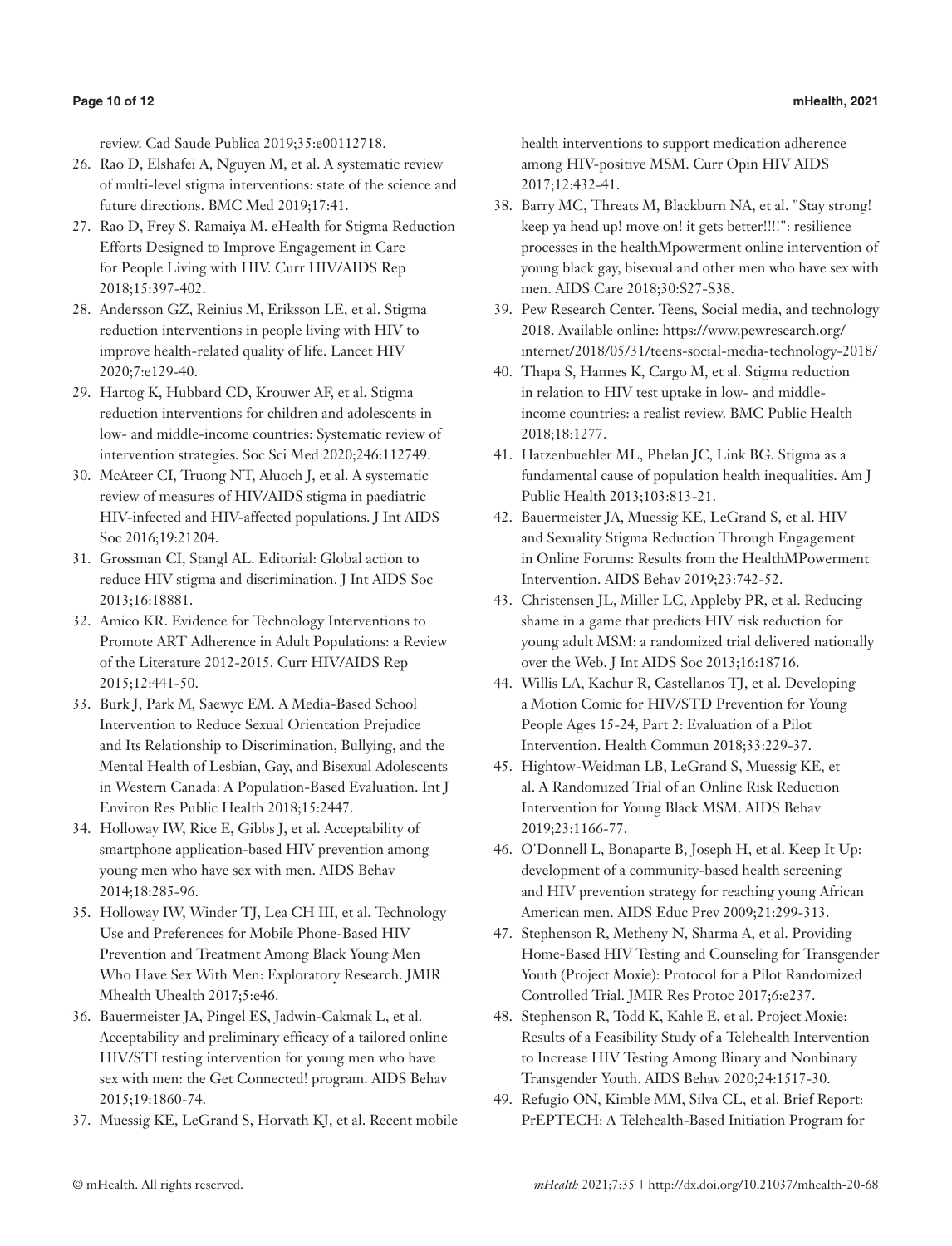### **mHealth, 2021 Page 11 of 12**

HIV Pre-exposure Prophylaxis in Young Men of Color Who Have Sex With Men. A Pilot Study of Feasibility. J Acquir Immune Defic Syndr 2019;80:40-5.

- 50. Thomann M, Grosso A, Zapata R, et al. 'WTF is PrEP?': attitudes towards pre-exposure prophylaxis among men who have sex with men and transgender women in New York City. Cult Health Sex 2018;20:772-86.
- 51. Schnall R, Kuhns LM, Hidalgo MA, et al. Adaptation of a Group-Based HIV RISK Reduction Intervention to a Mobile App for Young Sexual Minority Men. AIDS Educ Prev 2018;30:449-62.
- 52. Amico KR, Dunlap A, Dallas R, et al. Triggered Escalating Real-Time Adherence Intervention to Promote Rapid HIV Viral Suppression Among Youth Living With HIV Failing Antiretroviral Therapy: Protocol for a Triggered Escalating Real-Time Adherence Intervention. JMIR Res Protoc 2019;8:e11416.
- 53. Mimiaga MJ, Bogart LM, Thurston IB, et al. Positive Strategies to Enhance Problem-Solving Skills (STEPS): A Pilot Randomized, Controlled Trial of a Multicomponent, Technology-Enhanced, Customizable Antiretroviral Adherence Intervention for HIV-Infected Adolescents and Young Adults. AIDS Patient Care STDS 2019;33:21-4.
- 54. Mulawa MI, LeGrand S, Hightow-Weidman LB. eHealth to Enhance Treatment Adherence Among Youth Living with HIV. Curr HIV/AIDS Rep 2018;15:336-49.
- 55. Bauermeister JA, Golinkoff JM, Muessig KE, et al. Addressing engagement in technology-based behavioural HIV interventions through paradata metrics. Curr Opin HIV AIDS 2017;12:442-6.
- 56. Eisinger RW, Dieffenbach CW, Fauci AS. HIV Viral Load and Transmissibility of HIV Infection: Undetectable Equals Untransmittable. JAMA 2019;321:451-2.
- 57. Earnshaw VA, Smith LR, Chaudoir SR, et al. HIV stigma mechanisms and well-being among PLWH: a test of the HIV stigma framework. AIDS Behav 2013;17:1785-95.
- 58. Oldenburg CE, Perez-Brumer AG, Hatzenbuehler ML, et al. State-level structural sexual stigma and HIV prevention in a national online sample of HIV-uninfected MSM in the United States. AIDS 2015;29:837-45.
- 59. Philbin MM, Parker CM, Parker RG, et al. The Promise of Pre-Exposure Prophylaxis for Black Men Who Have Sex with Men: An Ecological Approach to Attitudes, Beliefs, and Barriers. AIDS Patient Care STDS 2016;30:282-90.
- 60. Sekoni AO, Gale NK, Manga-Atangana B, et al. The effects of educational curricula and training on LGBTspecific health issues for healthcare students and professionals: a mixed-method systematic review. J Int

AIDS Soc 2017;20:21624.

- 61. Patel P, Borkowf CB, Brooks JT, et al. Estimating peract HIV transmission risk: a systematic review. Aids 2014;28:1509-19.
- 62. Baggaley RF, White RG, Boily MC. HIV transmission risk through anal intercourse: systematic review, meta-analysis and implications for HIV prevention. Int J Epidemiol 2010;39:1048-63.
- 63. Anderson PL, Glidden DV, Liu A, et al. Emtricitabinetenofovir concentrations and pre-exposure prophylaxis efficacy in men who have sex with men. Sci Transl Med 2012;4:151ra125.
- 64. Rowan D, DeSousa M, Randall EM, et al. "We're just targeted as the flock that has HIV": health care experiences of members of the house/ball culture. Soc Work Health Care 2014;53:460-77.
- 65. Herrick AL, Stall R, Chmiel JS, et al. It gets better: resolution of internalized homophobia over time and associations with positive health outcomes among MSM. AIDS Behav 2013;17:1423-30.
- 66. DiFulvio GT. Sexual minority youth, social connection and resilience: from personal struggle to collective identity. Soc Sci Med 2011;72:1611-7.
- 67. Muessig KE, Knudtson KA, Soni K, et al. 'I Didn't Tell You Sooner Because I Didn't Know How to Handle it Myself'. Developing a Virtual Reality Program to Support HIV-Status Disclosure Decisions. Digit Cult Educ 2018;10:22-48.
- 68. LeGrand S, Knudtson K, Benkeser D, et al. Testing the Efficacy of a Social Networking Gamification App to Improve Pre-Exposure Prophylaxis Adherence (P3: Prepared, Protected, emPowered): Protocol for a Randomized Controlled Trial. JMIR Res Protoc 2018;7:e10448.
- 69. ClinicalTrials.gov Identifier: NCT03678181. Increasing Engagement and Improving HIV Outcomes Via HealthMPowerment. Available online: https:// clinicaltrials.gov/ct2/show/NCT03678181
- 70. University of North Carolina/Emory Center for Innovative Technology (iTech) Protocols. Available online: https://itechnetwork.org/protocols/
- 71. Hightow-Weidman LB, Muessig K, Rosenberg E, et al. University of North Carolina/Emory Center for Innovative Technology (iTech) for Addressing the HIV Epidemic Among Adolescents and Young Adults in the United States: Protocol and Rationale for Center Development. JMIR Res Protoc 2018;7:e10365.
- 72. Fauci AS, Redfield RR, Sigounas G, et al. Ending the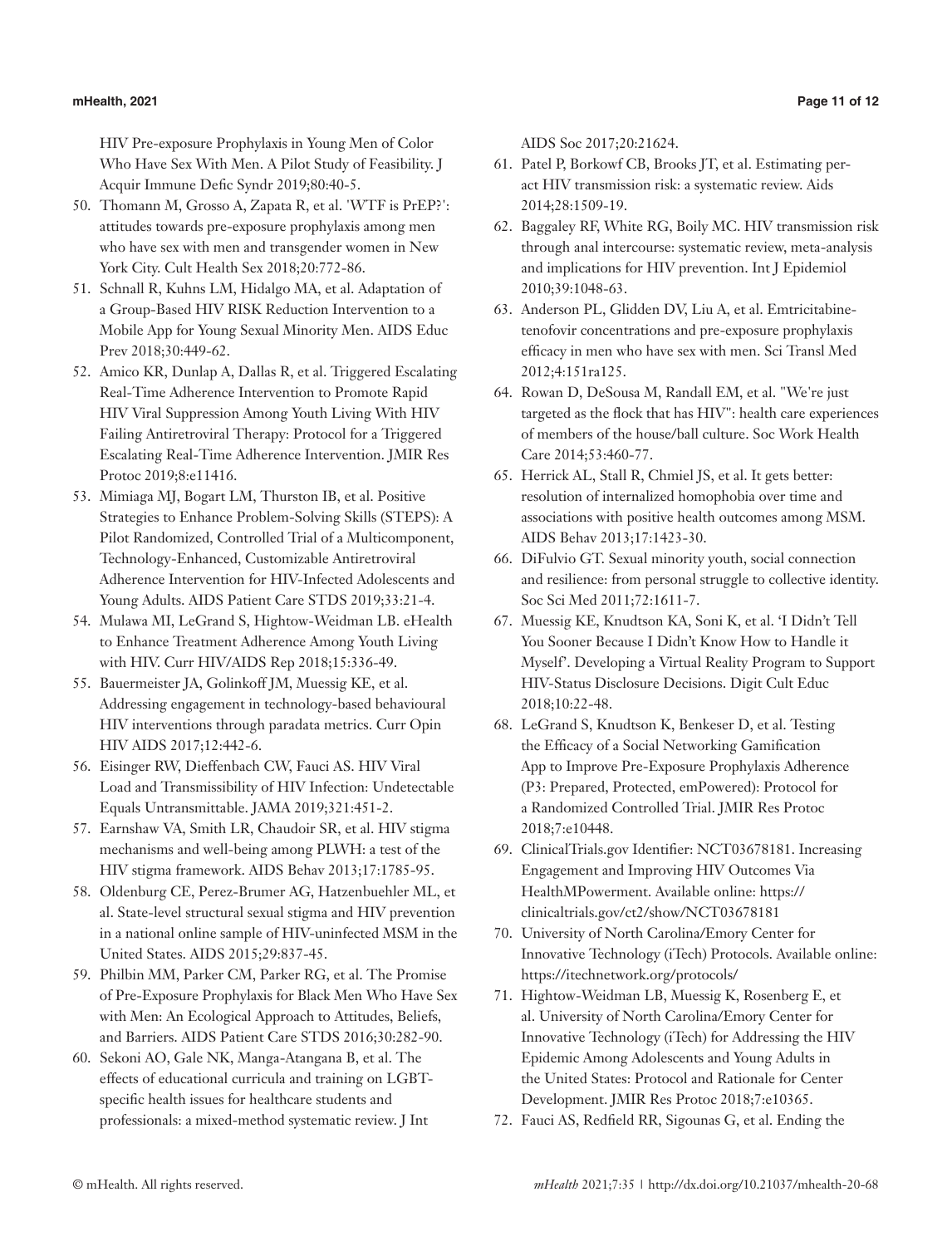### **Page 12 of 12 mHealth, 2021**

HIV Epidemic: A Plan for the United States. JAMA 2019;321:844-5.

73. Birx DL, Giroir, B.P. World AIDS Day 2019 Ending the

# doi: 10.21037/mhealth-20-68

**Cite this article as:** Mulawa MI, Rosengren AL, Amico KR, Hightow-Weidman LB, Muessig KE. mHealth to reduce HIVrelated stigma among youth in the United States: a scoping review. mHealth 2021;7:35.

HIV/AIDS Epidemic: Community by Community 2019. Available online: https://www.hhs.gov/blog/2019/11/25/ world-aids-day-2019-ending-the-hiv-aids-epidemic.html